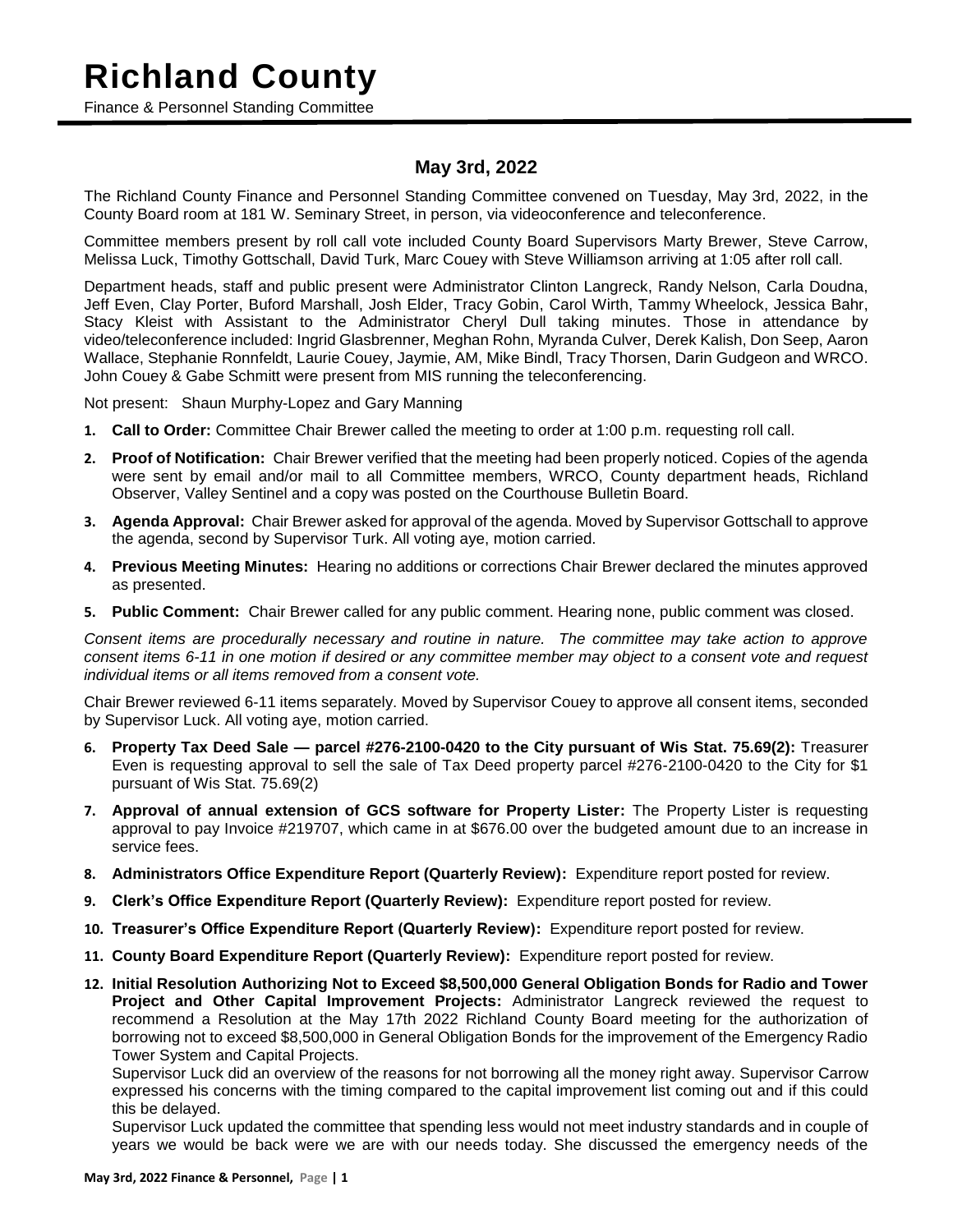# **Richland County**

Finance & Personnel Standing Committee

community and the disaster in delay. Our equipment is failing on a regular basis due to exceeding end of life of equipment.

Jeff Even, Cazenovia EMS Chief, asked to speak concerning illegible pages and referenced a patient passing away due to not getting the page which was reported to the state as such.

Supervisor Luck stated they have gone back to the vendor echoing the concerns with the Viola and Cazenovia area and that those areas needed to be reviewed.

Chair Brewer introduced Carol Wirth from Wisconsin Public Finance Professionals to educate the committee on the \$8.5 million borrowing. The funds would be received in October 2022 based off a 15-year repayment plan. Estimated interest rates are based off yesterday's market sales and bond rating from Moody's at A3. She reviewed Schedule 1 vs schedule 2, explained the State Statutes concerning County borrowing and its authority, the timeline for the borrowing, why it is scheduled like this and the Resolution to be presented to County Board. Moved by Supervisor Luck to send the request to County Board on May 17th, seconded by Supervisor Williamson. All voting aye, motion carried.

**16. Approve the Use of 2021 Health & Human Services Remaining Funds:** Tracy Thorsen spoke to this request to use of remaining funds from the 2021 HHS budget totaling \$147,347 specifically to address retention and recruitment efforts in the department by providing both retention bonuses to existing staff as well as a sign on or incentive bonuses in order to recruit for vacant positions, and forward the recommendation onto the County Board for approval.

Supervisor Luck asked Administrator Langreck how he thought they could assist other departments with staffing issues. Administrator Langreck stated his plan was to address this as an entire county with at 5% CPI in 2023 and add 2 steps in wage scale for senior employees. Although he does understand HHS's position and is aware there are some positions that need reviewed, he feels if this is approved we will get other departments calling "me too". Supervisor Luck verified that with Administrator Langreck that he will continue in planning to address this in the upcoming budgets.

#### **Supervisor Couey left at 2:00.**

Supervisor Gottschall asked Tracy Thorsen to review her staff shortage. After Tracy's review, Supervisor Gottschall expressed his concerns of putting the 2021 remaining funds back in general fund.

Moved by Supervisor Gottschall to approve the \$147,347 request and bring back a plan for the use, motion failed for lack of a second.

Supervisor Luck suggested, this could be used by HHS and the design copied by other departments. Administrator Langreck will work with Tracy to develop a plan and bring back to the committee for review.

Moved by Supervisor Luck for Administrator Langreck to evaluate county wide how we can address recruitment and retention in the year 2022, seconded by Supervisor Gottschall. All voting aye. Motion carried.

#### **Supervisor Gottschall left at 2:17**.

- **17. Approve to Eliminate the Early Intervention Special Educator Position and Replace it with a Children's Long-Term Support & Birth to 3 Case Manager Position:** Tracy reviewed the request to approve the elimination of the Early Intervention Special Educator position, with the position to be replaced by a Children's Long-Term Support & Birth to 3 Case Manager position, and forward the recommendation onto the County Board for approval. Moved by Supervisor Williamson to approve the request, seconded by Supervisor Turk. All voting aye, motion carried.
- **15. Approve Bonuses and Recognition of Personnel Who Made Significant Contributions to the Public Health Emergency Response to the Community during the COVID-19 Pandemic:** Tracy reviewed her request to approve the expenditure of \$44,500 utilizing the Division of Public Health COVID-19 funding allocation to provide bonuses and commendation plaques for the recognition of 33 personnel who made significant contributions to the public health emergency response to the community during the COVID-19 Pandemic, as well as to formally recognize the contributions of these individuals in a County Board Resolution, providing with that request the schedule for bonuses. Supervisor Brewer questioned if there were others within the county that should be considered, ex. deputies, EMT's, etc. Moved by Supervisor Luck to approve as requested and have a resolution prepared, seconded by Supervisor Carrow. All voting aye, motion carried.
- **18. Municipal Advisory Agreement with Wisconsin Public Finance Professionals:** Administrator Langreck presented the request recommending a resolution to the Richland County Board to enter into an agreement with Wisconsin Public Finance Professionals in the amount of \$26,500 to provided necessary loan services. Moved by Supervisor Turk to approve the request, seconded by Supervisor Luck. All voting aye, motion carried.